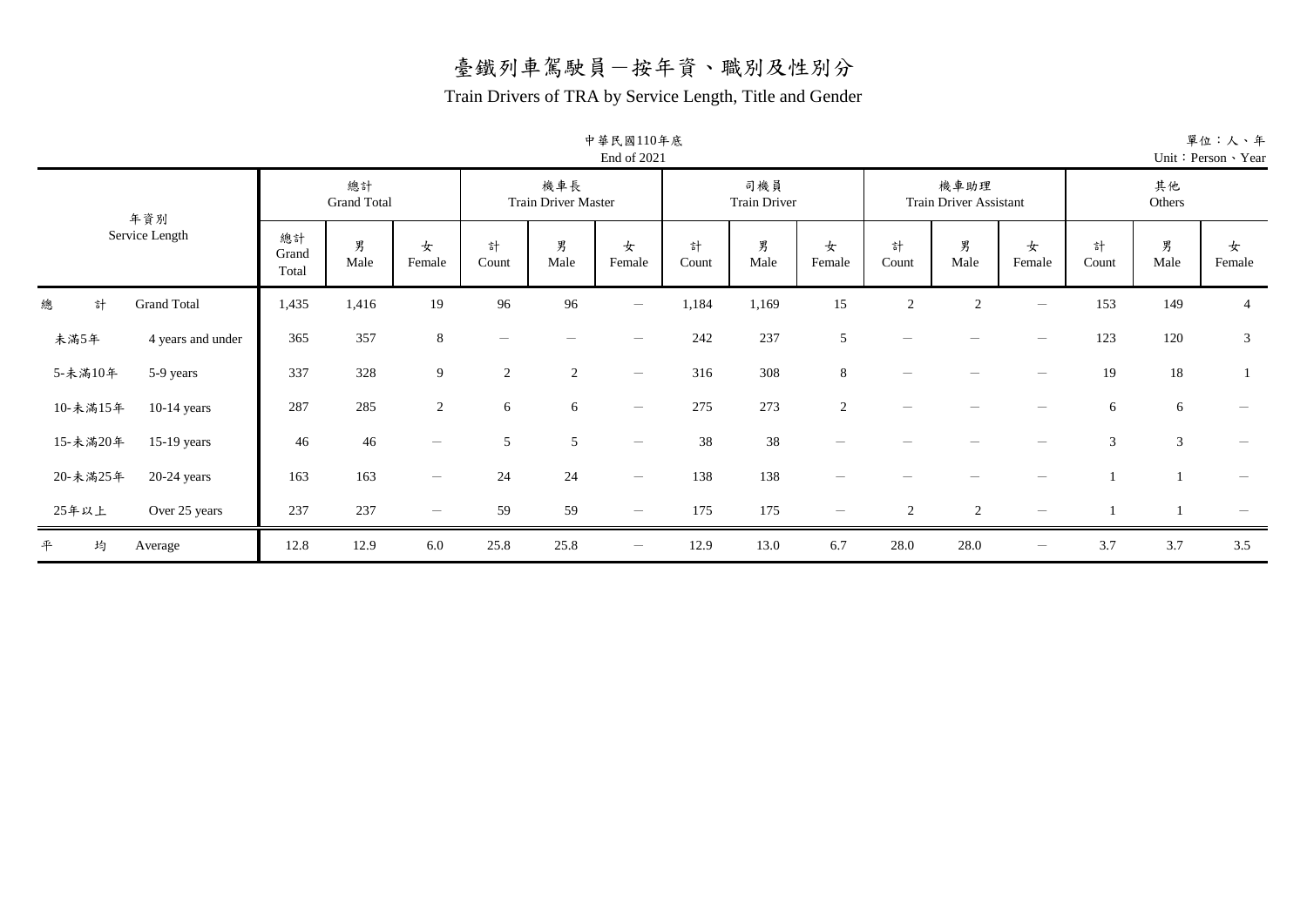#### Train Drivers of TRA by Service Length, Title and Gender

| 中華民國109年底     |
|---------------|
| End of $2020$ |

| 年資別<br>Service Length        |                      | 總計<br><b>Grand Total</b> |                                       |                | 機車長<br><b>Train Driver Master</b> |                                 |            | 司機員<br><b>Train Driver</b> |                          |            | 機車助理<br><b>Train Driver Assistant</b> |                                 |            | 其他<br>Others   |                |
|------------------------------|----------------------|--------------------------|---------------------------------------|----------------|-----------------------------------|---------------------------------|------------|----------------------------|--------------------------|------------|---------------------------------------|---------------------------------|------------|----------------|----------------|
|                              | 總計<br>Grand<br>Total | 男<br>Male                | 女<br>Female                           | 計<br>Count     | 男<br>Male                         | 女<br>Female                     | 計<br>Count | 男<br>Male                  | 女<br>Female              | 計<br>Count | 男<br>Male                             | 女<br>Female                     | 計<br>Count | 男<br>Male      | 女<br>Female    |
| <b>Grand Total</b><br>計<br>總 | 1,434                | 1,417                    | 17                                    | 87             | 87                                | $\overline{\phantom{m}}$        | 1,174      | 1,162                      | 12                       | 3          | 3                                     | $\overline{\phantom{m}}$        | 170        | 165            | 5              |
| 未滿5年<br>4 years and under    | 375                  | 368                      | $\tau$                                |                |                                   |                                 | 233        | 229                        | $\overline{4}$           |            |                                       |                                 | 142        | 139            | 3              |
| 5-未滿10年<br>5-9 years         | 352                  | 344                      | 8                                     |                |                                   | $\hspace{0.1mm}-\hspace{0.1mm}$ | 329        | 323                        | 6                        |            |                                       |                                 | 23         | 21             | $\overline{c}$ |
| 10-未滿15年<br>$10-14$ years    | 213                  | 211                      | $\overline{2}$                        |                |                                   | $\hspace{0.1mm}-\hspace{0.1mm}$ | 211        | 209                        | 2                        |            |                                       |                                 |            |                |                |
| 15-未滿20年<br>$15-19$ years    | 45                   | 45                       | $\qquad \qquad$                       | $\overline{4}$ | $\overline{4}$                    | $\hspace{0.1mm}-\hspace{0.1mm}$ | 38         | 38                         |                          |            |                                       |                                 | 3          | $\mathfrak{Z}$ |                |
| 20-未滿25年<br>$20-24$ years    | 167                  | 167                      | $\hspace{1.0cm} \rule{1.5cm}{0.15cm}$ | 18             | $18\,$                            | $\hspace{0.1mm}-\hspace{0.1mm}$ | 149        | 149                        |                          |            |                                       |                                 |            |                |                |
| 25年以上<br>Over 25 years       | 282                  | 282                      | $\hspace{1.0cm} \rule{1.5cm}{0.15cm}$ | 64             | 64                                | $\overline{\phantom{m}}$        | 214        | 214                        | $\overline{\phantom{m}}$ | 3          | 3                                     | $\hspace{0.1mm}-\hspace{0.1mm}$ |            |                |                |
| 均<br>平<br>Average            | 12.8                 | 12.9                     | 5.1                                   | 27.5           | 27.5                              | $\overline{\phantom{m}}$        | 13.2       | 13.2                       | 5.9                      | 28.7       | 28.7                                  | $\overline{\phantom{0}}$        | 2.8        | 2.8            | 3.2            |

單位:人、年 Unit: Person、Year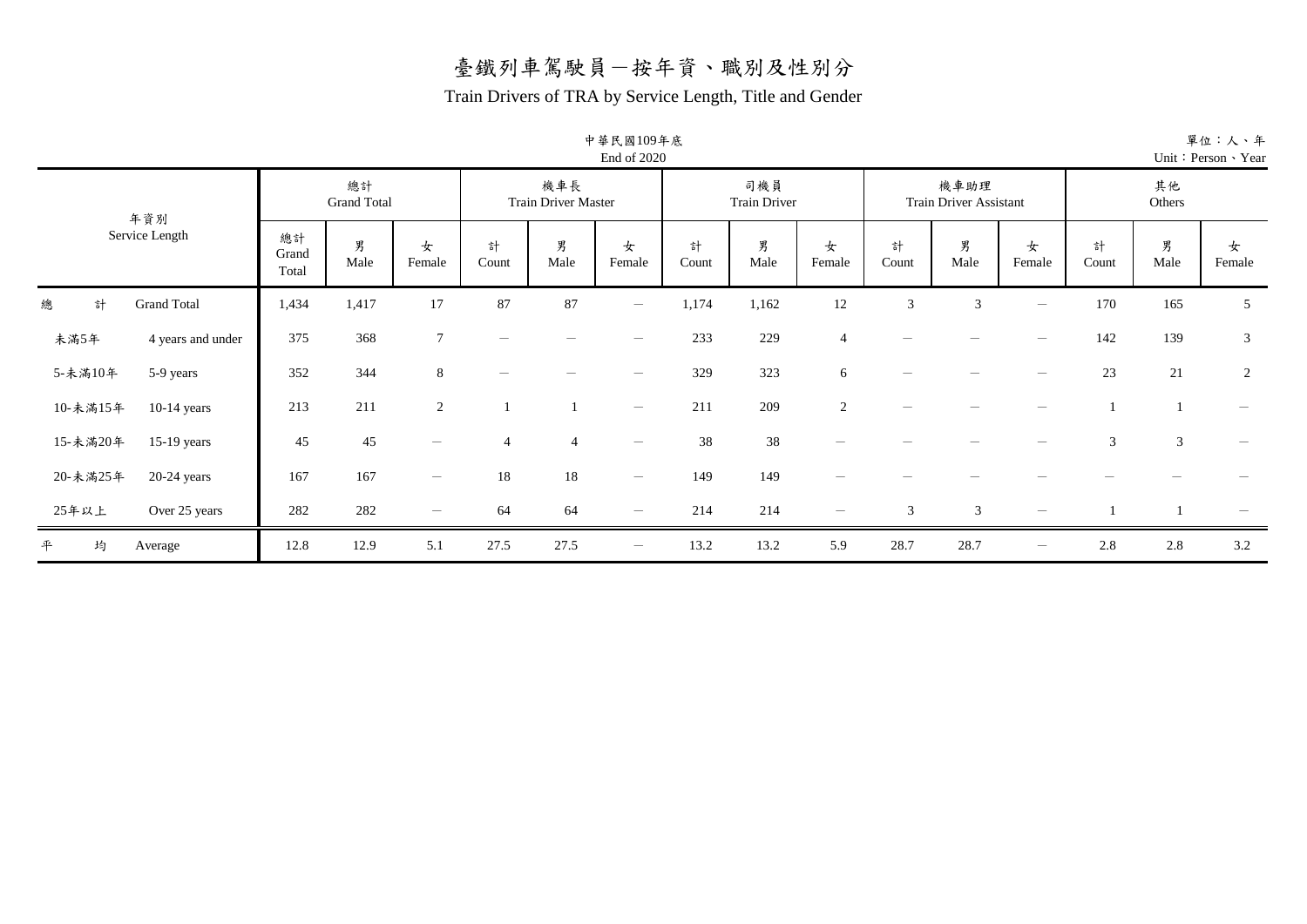#### Train Drivers of TRA by Service Length, Title and Gender

| 中華民國108年底   |  |
|-------------|--|
| End of 2019 |  |

| 年資別                          |                      | 總計<br><b>Grand Total</b> |                                 |            | 機車長<br><b>Train Driver Master</b> |                                 |            | 司機員<br><b>Train Driver</b> |                          |            | 機車助理<br>Train Driver Assistant |                                 |                | 其他<br>Others   |             |
|------------------------------|----------------------|--------------------------|---------------------------------|------------|-----------------------------------|---------------------------------|------------|----------------------------|--------------------------|------------|--------------------------------|---------------------------------|----------------|----------------|-------------|
| Service Length               | 總計<br>Grand<br>Total | 男<br>Male                | 女<br>Female                     | 計<br>Count | 男<br>Male                         | 女<br>Female                     | 計<br>Count | 男<br>Male                  | 女<br>Female              | 計<br>Count | 男<br>Male                      | 女<br>Female                     | 計<br>Count     | 男<br>Male      | 女<br>Female |
| <b>Grand Total</b><br>計<br>總 | 1,364                | 1,348                    | 16                              | 96         | 96                                | $\overline{\phantom{0}}$        | 1,167      | 1,154                      | 13                       | 5          | 5                              | $\overline{\phantom{0}}$        | 96             | 93             | 3           |
| 未滿5年<br>4 years and under    | 390                  | 381                      | 9                               |            |                                   | $\overline{\phantom{m}}$        | 308        | 302                        | 6                        |            |                                |                                 | 82             | 79             | 3           |
| 5-未滿10年<br>5-9 years         | 255                  | 250                      | 5                               |            |                                   | $\hspace{0.1mm}-\hspace{0.1mm}$ | 246        | 241                        | 5 <sup>5</sup>           |            |                                |                                 | 9              | 9              |             |
| 10-未滿15年<br>$10-14$ years    | 183                  | 181                      | $\overline{2}$                  |            |                                   | $\hspace{0.1mm}-\hspace{0.1mm}$ | 179        | 177                        | $\overline{2}$           |            |                                |                                 | $\overline{4}$ | $\overline{4}$ |             |
| 15-未滿20年<br>$15-19$ years    | 76                   | 76                       | $\hspace{0.1mm}-\hspace{0.1mm}$ | 5          | 5                                 | $\hspace{0.1mm}-\hspace{0.1mm}$ | 70         | 70                         |                          |            |                                |                                 |                |                |             |
| 20-未滿25年<br>$20-24$ years    | 195                  | 195                      | $\hspace{0.1mm}-\hspace{0.1mm}$ | 33         | 33                                | $\overline{\phantom{0}}$        | 162        | 162                        |                          |            |                                |                                 |                |                |             |
| 25年以上<br>Over 25 years       | 265                  | 265                      | $\hspace{0.1mm}-\hspace{0.1mm}$ | 58         | 58                                | $\hspace{0.1mm}-\hspace{0.1mm}$ | 202        | 202                        | $\overline{\phantom{m}}$ | 5          | 5                              | $\hspace{0.1mm}-\hspace{0.1mm}$ |                |                |             |
| 均<br>平<br>Average            | 13.4                 | 13.5                     | 4.9                             | 27.4       | 27.4                              | $\overline{\phantom{0}}$        | 13.1       | 13.2                       | 5.6                      | 28.0       | 28.0                           | $\hspace{0.1mm}-\hspace{0.1mm}$ | 2.4            | 2.4            | 2.0         |

單位:人、年 Unit:Person、Year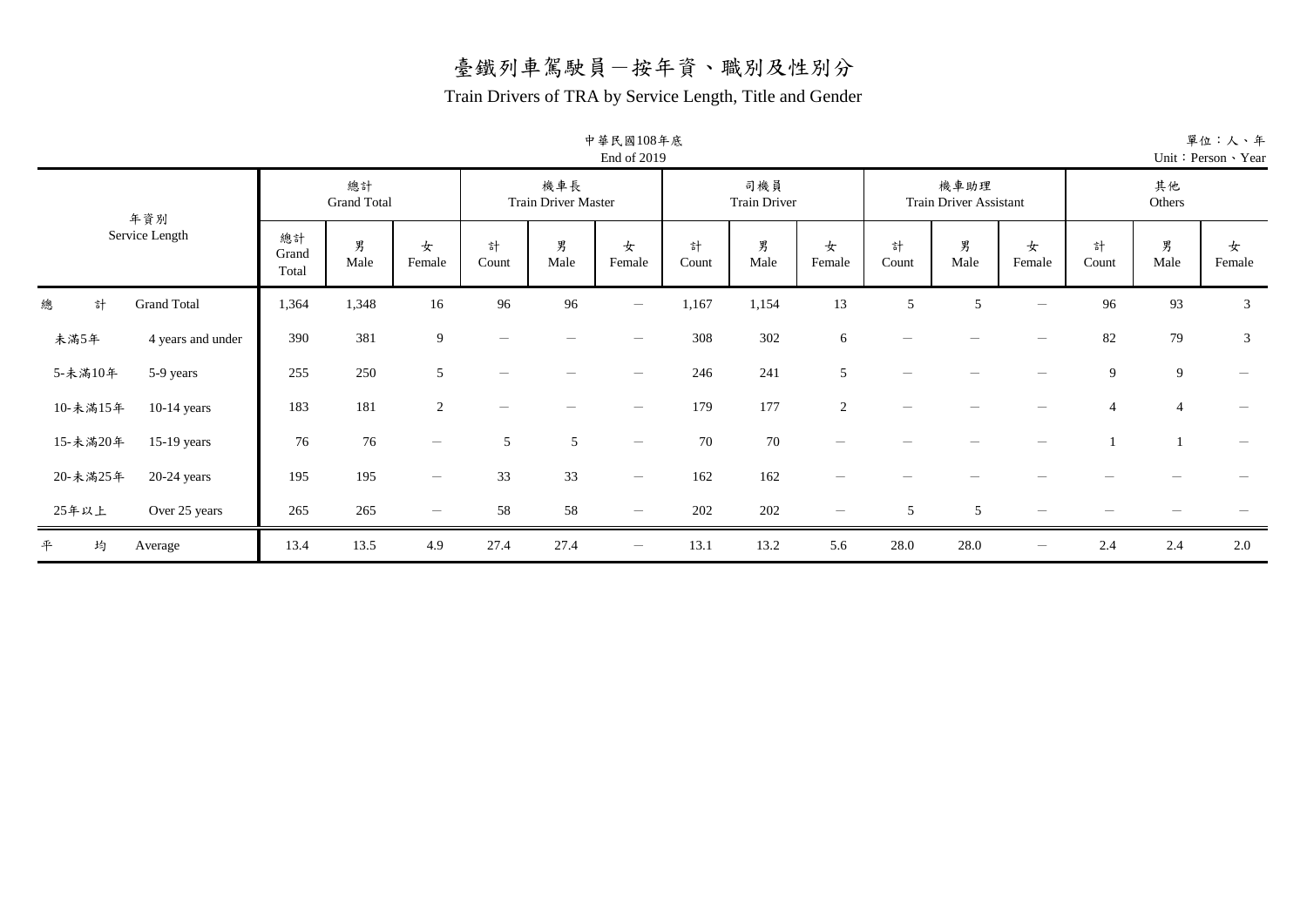#### Train Drivers of TRA by Service Length, Title and Gender

|                              |                      |                          |                          |                                 |                                   | 中華民國107年底<br>End of 2018        |            |                     |                |                |                                |                   |            |              | 單位:人、<br>Unit: Person Yea |
|------------------------------|----------------------|--------------------------|--------------------------|---------------------------------|-----------------------------------|---------------------------------|------------|---------------------|----------------|----------------|--------------------------------|-------------------|------------|--------------|---------------------------|
| 年資別                          |                      | 總計<br><b>Grand Total</b> |                          |                                 | 機車長<br><b>Train Driver Master</b> |                                 |            | 司機員<br>Train Driver |                |                | 機車助理<br>Train Driver Assistant |                   |            | 其他<br>Others |                           |
| Service Length               | 總計<br>Grand<br>Total | 男<br>Male                | 女<br>Female              | 計<br>Count                      | 男<br>Male                         | 女<br>Female                     | 計<br>Count | 男<br>Male           | 女<br>Female    | 計<br>Count     | 男<br>Male                      | 女<br>Female       | 計<br>Count | 男<br>Male    | 女<br>Female               |
| 總<br><b>Grand Total</b><br>計 | 1,330                | 1,316                    | 14                       | 95                              | 95                                | $\overline{\phantom{m}}$        | 1,047      | 1,039               | 8              | $\overline{7}$ | $\tau$                         | $\qquad \qquad -$ | 181        | 175          | 6                         |
| 未滿5年<br>4 years and under    | 303                  | 296                      | $\tau$                   | $\hspace{0.1mm}-\hspace{0.1mm}$ |                                   |                                 | 159        | 157                 | $\overline{c}$ |                |                                |                   | 144        | 139          | $\mathfrak{S}$            |
| 5-未滿10年<br>5-9 years         | 309                  | 303                      | 6                        | $\overline{\phantom{a}}$        |                                   | $\overline{\phantom{a}}$        | 291        | 286                 | 5              | -              |                                | -                 | $18\,$     | 17           | 1                         |
| 10-未滿15年<br>$10-14$ years    | 123                  | 122                      |                          |                                 |                                   |                                 | 115        | 114                 |                |                |                                |                   | $8\,$      | $8\,$        |                           |
| 15-未滿20年<br>$15-19$ years    | 126                  | 126                      |                          | $\overline{9}$                  | 9                                 | $\hspace{0.1mm}-\hspace{0.1mm}$ | 116        | 116                 |                |                |                                |                   |            |              |                           |
| 20-未滿25年<br>$20-24$ years    | 142                  | 142                      | $\overline{\phantom{a}}$ | 27                              | $27\,$                            | $\overline{\phantom{a}}$        | 115        | 115                 |                |                |                                |                   |            |              |                           |
| 25年以上<br>Over 25 years       | 327                  | 327                      |                          | 59                              | 59                                | $\hspace{0.1mm}-\hspace{0.1mm}$ | 251        | 251                 | -              | $\mathcal{I}$  | $\tau$                         | $\qquad \qquad -$ | 10         | $10\,$       |                           |
| 平<br>均<br>Average            | 14.1                 | 14.2                     | 4.3                      | 27.0                            | 27.0                              | $\qquad \qquad -$               | 14.6       | 14.7                | 6.0            | 27.6           | 27.6                           | $\qquad \qquad -$ | 3.8        | 3.9          | 2.0                       |

單位:人、年 Year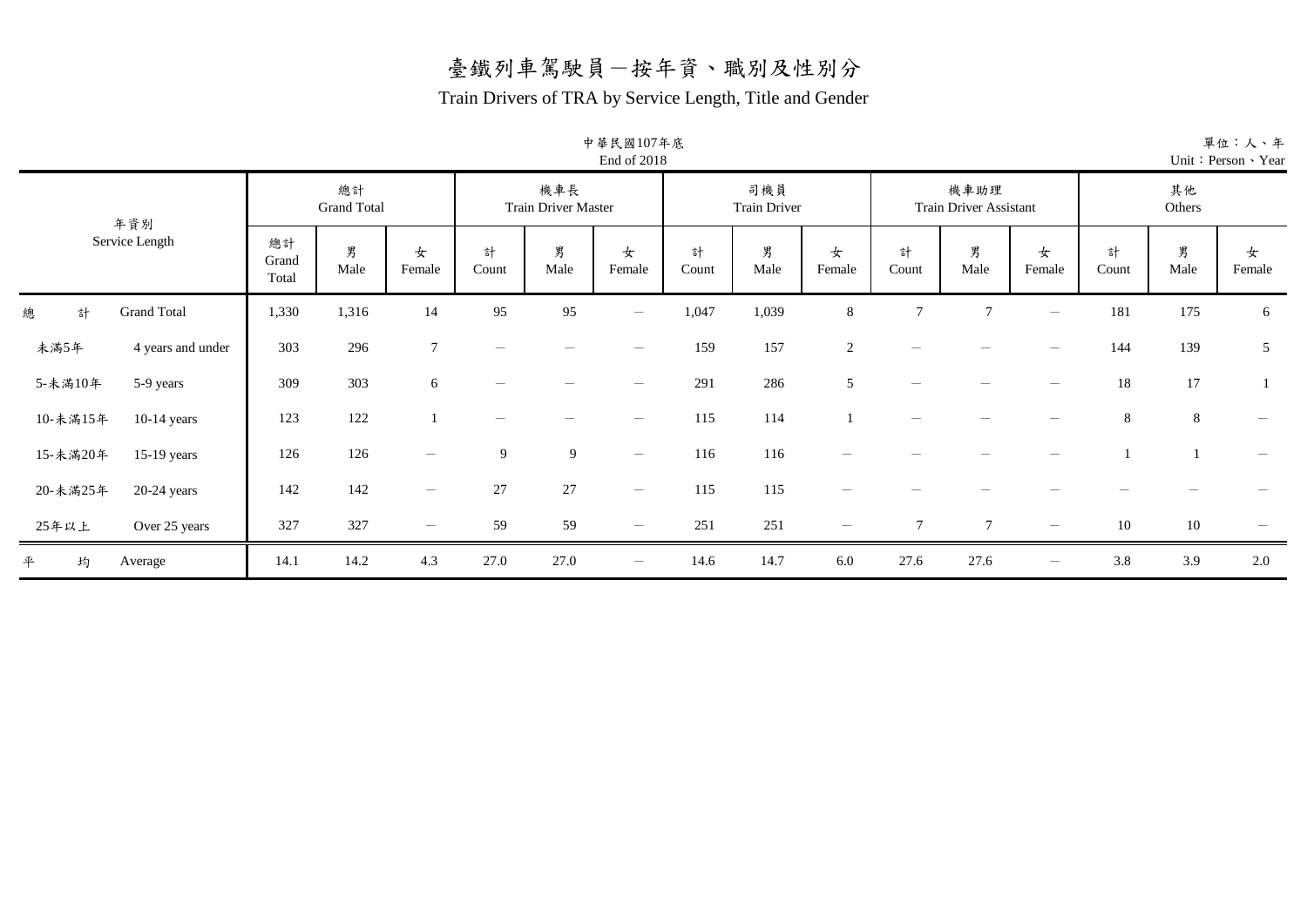#### Train Drivers of TRA by Service Length, Title and Gender

|                              |                      |                          |                   |                |                            | 中華民國106年底<br>End of 2017        |            |                     |                                 |            |                                |                          |            |                | 單位:人、年<br>Unit: Person > Year |
|------------------------------|----------------------|--------------------------|-------------------|----------------|----------------------------|---------------------------------|------------|---------------------|---------------------------------|------------|--------------------------------|--------------------------|------------|----------------|-------------------------------|
| 年資別                          |                      | 總計<br><b>Grand Total</b> |                   |                | 機車長<br>Train Driver Master |                                 |            | 司機員<br>Train Driver |                                 |            | 機車助理<br>Train Driver Assistant |                          |            | 其他<br>Others   |                               |
| Service Length               | 總計<br>Grand<br>Total | 男<br>Male                | 女<br>Female       | 計<br>Count     | 男<br>Male                  | 女<br>Female                     | 計<br>Count | 男<br>Male           | 女<br>Female                     | 計<br>Count | 男<br>Male                      | 女<br>Female              | 計<br>Count | 男<br>Male      | 女<br>Female                   |
| <b>Grand Total</b><br>總<br>計 | 1,300                | 1,288                    | 12                | 94             | 94                         |                                 | 989        | 982                 | $\overline{7}$                  | 10         | 10                             | $\overline{\phantom{0}}$ | 207        | 202            | 5                             |
| 未滿5年<br>4 years and under    | 302                  | 294                      | $8\,$             |                |                            | $\hspace{0.1mm}-\hspace{0.1mm}$ | 135        | 130                 | 5                               |            |                                |                          | 167        | 164            | $\sqrt{3}$                    |
| 5-未滿10年<br>5-9 years         | 335                  | 331                      | $\overline{4}$    |                |                            |                                 | 318        | 316                 | 2                               |            |                                |                          | 17         | 15             | 2                             |
| 10-未滿15年<br>$10-14$ years    | 49                   | 49                       | $\qquad \qquad -$ |                |                            | $\overline{\phantom{m}}$        | 40         | 40                  |                                 |            |                                |                          | 8          | 8              |                               |
| 15-未滿20年<br>$15-19$ years    | 122                  | 122                      | -                 | $\overline{4}$ | $\overline{4}$             | $\overline{\phantom{m}}$        | 118        | 118                 |                                 |            |                                |                          |            |                |                               |
| 20-未滿25年<br>$20-24$ years    | 159                  | 159                      |                   | $20\,$         | $20\,$                     | $\overline{\phantom{m}}$        | 132        | 132                 |                                 |            | $\overline{4}$                 |                          | 3          | $\mathfrak{Z}$ |                               |
| 25年以上<br>Over 25 years       | 333                  | 333                      | -                 | 69             | 69                         | $\overline{\phantom{m}}$        | 246        | 246                 | $\hspace{0.1mm}-\hspace{0.1mm}$ | 6          | 6                              |                          | 12         | 12             |                               |
| 平<br>均<br>Average            | 14.6                 | 14.7                     | 3.9               | 27.6           | 27.6                       | $\qquad \qquad -$               | 15.5       | 15.6                | 4.4                             | 26.4       | 26.4                           | -                        | 4.0        | 4.0            | 3.2                           |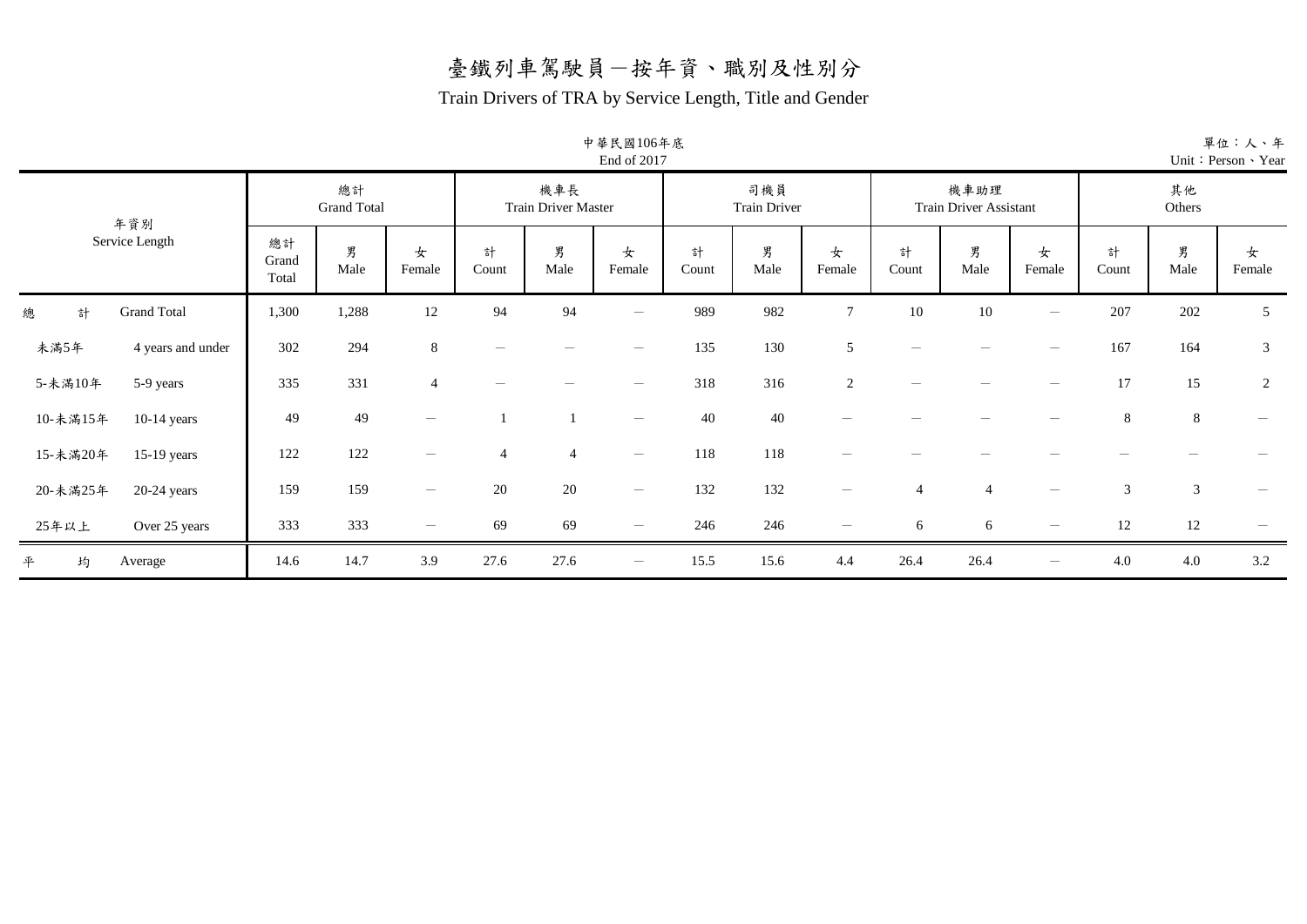#### Train Drivers of TRA by Service Length, Title and Gender

中華民國105年底

|                              |                      |                          |                                 |                                 |                                   | End of 2016                     |            |                            |                |            |                                       |                                 |            |                | Unit: Person > Year             |
|------------------------------|----------------------|--------------------------|---------------------------------|---------------------------------|-----------------------------------|---------------------------------|------------|----------------------------|----------------|------------|---------------------------------------|---------------------------------|------------|----------------|---------------------------------|
| 年資別                          |                      | 總計<br><b>Grand Total</b> |                                 |                                 | 機車長<br><b>Train Driver Master</b> |                                 |            | 司機員<br><b>Train Driver</b> |                |            | 機車助理<br><b>Train Driver Assistant</b> |                                 |            | 其他<br>Others   |                                 |
| Service Length               | 總計<br>Grand<br>Total | 男<br>Male                | 女<br>Female                     | 計<br>Count                      | 男<br>Male                         | 女<br>Female                     | 計<br>Count | 男<br>Male                  | 女<br>Female    | 計<br>Count | 男<br>Male                             | 女<br>Female                     | 計<br>Count | 男<br>Male      | 女<br>Female                     |
| 總<br><b>Grand Total</b><br>計 | 1,211                | 1,203                    | 8                               | 106                             | 106                               | $\hspace{0.1mm}-\hspace{0.1mm}$ | 984        | 979                        | 5              | 14         | 14                                    | $\hspace{0.1mm}-\hspace{0.1mm}$ | 107        | 104            | 3                               |
| 未滿5年<br>4 years and under    | 192                  | 187                      | 5                               | $\hspace{0.1mm}-\hspace{0.1mm}$ |                                   | $\hspace{0.1mm}-\hspace{0.1mm}$ | 112        | 109                        | 3              |            |                                       |                                 | 80         | 78             | 2                               |
| 5-未滿10年<br>5-9 years         | 287                  | 284                      | 3                               | -                               | $\overline{\phantom{a}}$          | $\hspace{0.1mm}-\hspace{0.1mm}$ | 279        | 277                        | $\overline{c}$ |            |                                       |                                 | $8\,$      | $\overline{7}$ |                                 |
| 10-未滿15年<br>$10-14$ years    | 46                   | 46                       | $\qquad \qquad$                 |                                 |                                   | $\overline{\phantom{a}}$        | 41         | 41                         |                |            |                                       |                                 | 5          | $\sqrt{5}$     | $\overbrace{\phantom{1232211}}$ |
| 15-未滿20年<br>$15-19$ years    | 167                  | 167                      |                                 | 5                               | 5                                 | $\hspace{0.1mm}-\hspace{0.1mm}$ | 162        | 162                        |                |            |                                       |                                 |            |                |                                 |
| 20-未滿25年<br>$20-24$ years    | 121                  | 121                      | $\hspace{0.1mm}-\hspace{0.1mm}$ | 16                              | 16                                | $\hspace{0.1mm}-\hspace{0.1mm}$ | 96         | 96                         |                | 6          | 6                                     | $\hspace{0.1mm}-\hspace{0.1mm}$ | 3          | 3              |                                 |
| 25年以上<br>Over 25 years       | 398                  | 398                      | $\qquad \qquad -$               | 85                              | 85                                | $\hspace{0.1mm}-\hspace{0.1mm}$ | 294        | 294                        |                | $8\,$      | 8                                     |                                 | 11         | $11\,$         |                                 |
| 平<br>均<br>Average            | 16.5                 | 16.6                     | 4.0                             | 28.2                            | 28.2                              | $\overline{\phantom{m}}$        | 16.3       | 16.3                       | 4.4            | 25.5       | 25.5                                  | $\hspace{0.1mm}-\hspace{0.1mm}$ | 5.8        | 5.9            | 3.3                             |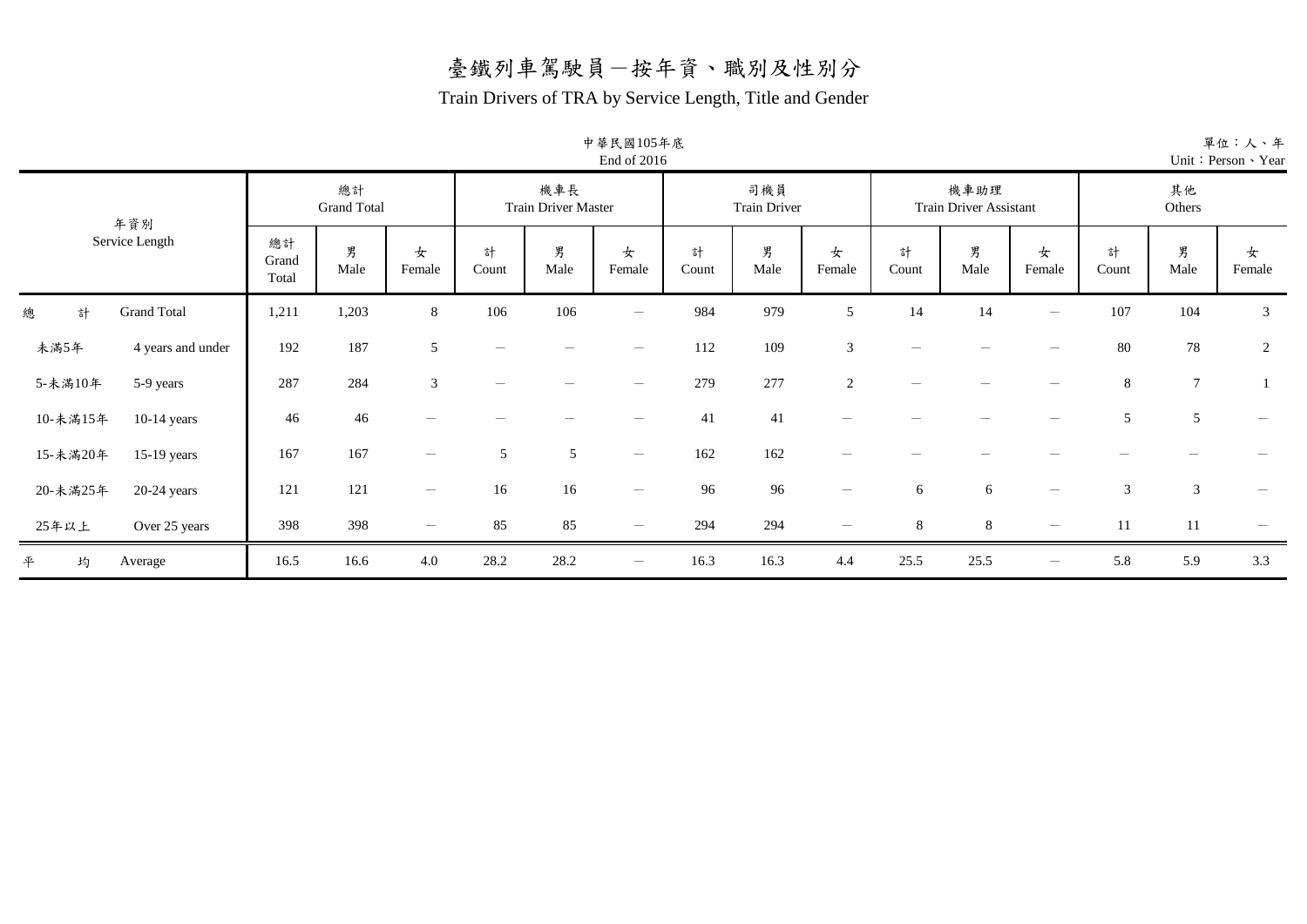#### Train Drivers of TRA by Service Length, Title and Gender

中華民國104年底

|                              |                      |                          |                |                |                            | End of 2015              |            |                            |                                 |            |                                       |                          |            |              | Unit: Person > Year      |
|------------------------------|----------------------|--------------------------|----------------|----------------|----------------------------|--------------------------|------------|----------------------------|---------------------------------|------------|---------------------------------------|--------------------------|------------|--------------|--------------------------|
| 年資別                          |                      | 總計<br><b>Grand Total</b> |                |                | 機車長<br>Train Driver Master |                          |            | 司機員<br><b>Train Driver</b> |                                 |            | 機車助理<br><b>Train Driver Assistant</b> |                          |            | 其他<br>Others |                          |
| Service Length               | 總計<br>Grand<br>Total | 男<br>Male                | 女<br>Female    | 計<br>Count     | 男<br>Male                  | 女<br>Female              | 計<br>Count | 男<br>Male                  | 女<br>Female                     | 計<br>Count | 男<br>Male                             | 女<br>Female              | 計<br>Count | 男<br>Male    | 女<br>Female              |
| <b>Grand Total</b><br>總<br>計 | 1,232                | 1,226                    | 6              | 110            | 110                        | $\overline{\phantom{m}}$ | 916        | 914                        | $\overline{2}$                  | 14         | 14                                    | $\qquad \qquad -$        | 192        | 188          | $\overline{4}$           |
| 未滿5年<br>4 years and under    | 209                  | 205                      | $\overline{4}$ | $\overline{2}$ | $\sqrt{2}$                 | $\overline{\phantom{m}}$ | 84         | 84                         | $\overline{\phantom{a}}$        |            |                                       | $\overline{\phantom{a}}$ | 122        | 118          | $\overline{4}$           |
| 5-未滿10年<br>5-9 years         | 201                  | 199                      | $\overline{c}$ |                |                            | $\qquad \qquad -$        | 196        | 194                        | 2                               |            |                                       |                          | 5          | 5            |                          |
| 10-未滿15年<br>$10-14$ years    | 48                   | 48                       |                |                |                            | -                        | 40         | 40                         |                                 |            |                                       |                          | $8\,$      | $8\,$        |                          |
| 15-未滿20年<br>$15-19$ years    | 175                  | 175                      |                | $\overline{4}$ | $\overline{4}$             | $\overline{\phantom{m}}$ | 162        | 162                        |                                 |            |                                       |                          | 9          | 9            |                          |
| 20-未滿25年<br>$20-24$ years    | 195                  | 195                      |                | 19             | 19                         | $\overline{\phantom{m}}$ | 161        | 161                        | $\overline{\phantom{a}}$        | 5          | 5                                     | $\overline{\phantom{0}}$ | 10         | 10           | $\overline{\phantom{a}}$ |
| 25年以上<br>Over 25 years       | 404                  | 404                      |                | 85             | 85                         | $\overline{\phantom{m}}$ | 273        | 273                        | $\hspace{0.1mm}-\hspace{0.1mm}$ | 8          | 8                                     |                          | 38         | 38           |                          |
| 平<br>均<br>Average            | 17.1                 | 17.2                     | 3.0            | 27.7           | 27.7                       | $\overline{\phantom{m}}$ | 17.4       | 17.4                       | 5.5                             | 23.5       | 23.5                                  | $\overline{\phantom{0}}$ | 9.4        | 9.6          | 1.8                      |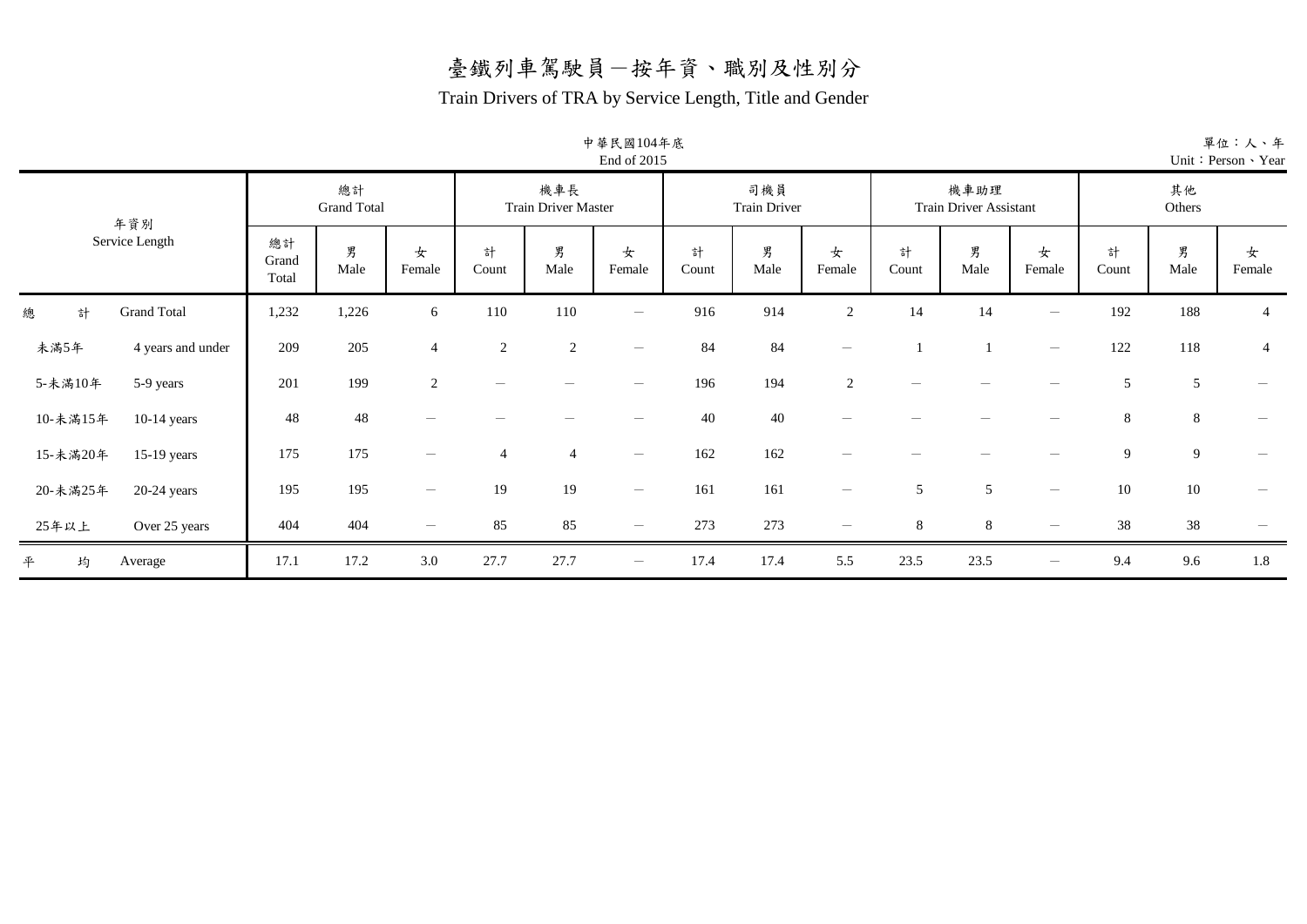#### Train Drivers of TRA by Service Length, Title and Gender

中華民國103年底

|                              | End of 2014          |                          |                                 |                 |                                   |                                 |            |                            |                                 |                |                                       |                                 |                |                | Unit: Person > Year             |
|------------------------------|----------------------|--------------------------|---------------------------------|-----------------|-----------------------------------|---------------------------------|------------|----------------------------|---------------------------------|----------------|---------------------------------------|---------------------------------|----------------|----------------|---------------------------------|
| 年資別                          |                      | 總計<br><b>Grand Total</b> |                                 |                 | 機車長<br><b>Train Driver Master</b> |                                 |            | 司機員<br><b>Train Driver</b> |                                 |                | 機車助理<br><b>Train Driver Assistant</b> |                                 |                | 其他<br>Others   |                                 |
| Service Length               | 總計<br>Grand<br>Total | 男<br>Male                | 女<br>Female                     | 計<br>Count      | 男<br>Male                         | 女<br>Female                     | 計<br>Count | 男<br>Male                  | 女<br>Female                     | 計<br>Count     | 男<br>Male                             | 女<br>Female                     | 計<br>Count     | 男<br>Male      | 女<br>Female                     |
| <b>Grand Total</b><br>總<br>計 | 1,231                | 1,228                    | 3                               | 132             | 132                               | $\hspace{0.1mm}-\hspace{0.1mm}$ | 976        | 974                        | $\overline{2}$                  | 26             | 26                                    | $\qquad \qquad$                 | 97             | 96             |                                 |
| 未滿5年<br>4 years and under    | 148                  | 146                      | $\overline{2}$                  | 9               | 9                                 | $\hspace{0.1mm}-\hspace{0.1mm}$ | 88         | 87                         |                                 | $\overline{2}$ | 2                                     | $\overline{\phantom{m}}$        | 49             | 48             |                                 |
| 5-未滿10年<br>5-9 years         | 170                  | 169                      |                                 | $\qquad \qquad$ |                                   | $\hspace{0.1mm}-\hspace{0.1mm}$ | 160        | 159                        |                                 |                |                                       |                                 | $10\,$         | $10\,$         | $\qquad \qquad -$               |
| 10-未滿15年<br>$10-14$ years    | 77                   | 77                       | $\qquad \qquad$                 |                 |                                   | $\overline{\phantom{0}}$        | 75         | 75                         |                                 |                |                                       |                                 | $\sqrt{2}$     | $\sqrt{2}$     |                                 |
| 15-未滿20年<br>$15-19$ years    | 201                  | 201                      | $\overline{\phantom{m}}$        | 13              | 13                                | $\overline{\phantom{a}}$        | 184        | 184                        |                                 |                |                                       |                                 | $\overline{4}$ | $\overline{4}$ |                                 |
| 20-未滿25年<br>$20-24$ years    | 220                  | 220                      | $\hspace{0.1mm}-\hspace{0.1mm}$ | 10              | $10\,$                            | $\hspace{0.1mm}-\hspace{0.1mm}$ | 192        | 192                        | $\hspace{0.1mm}-\hspace{0.1mm}$ | 15             | 15                                    | $\hspace{0.1mm}-\hspace{0.1mm}$ | $\mathfrak{Z}$ | $\mathfrak{Z}$ | $\hspace{0.1mm}-\hspace{0.1mm}$ |
| 25年以上<br>Over 25 years       | 415                  | 415                      | $\hspace{0.1mm}-\hspace{0.1mm}$ | 100             | 100                               | $\hspace{0.1mm}-\hspace{0.1mm}$ | 277        | 277                        |                                 | 9              | 9                                     |                                 | 29             | 29             |                                 |
| 平<br>均<br>Average            | 18.7                 | 18.7                     | 3.3                             | 27.0            | 27.0                              | $\overline{\phantom{m}}$        | 18.1       | 18.1                       | 4.5                             | 23.0           | 23.0                                  | $\hspace{0.1mm}-\hspace{0.1mm}$ | 12.4           | 12.5           | $1.0\,$                         |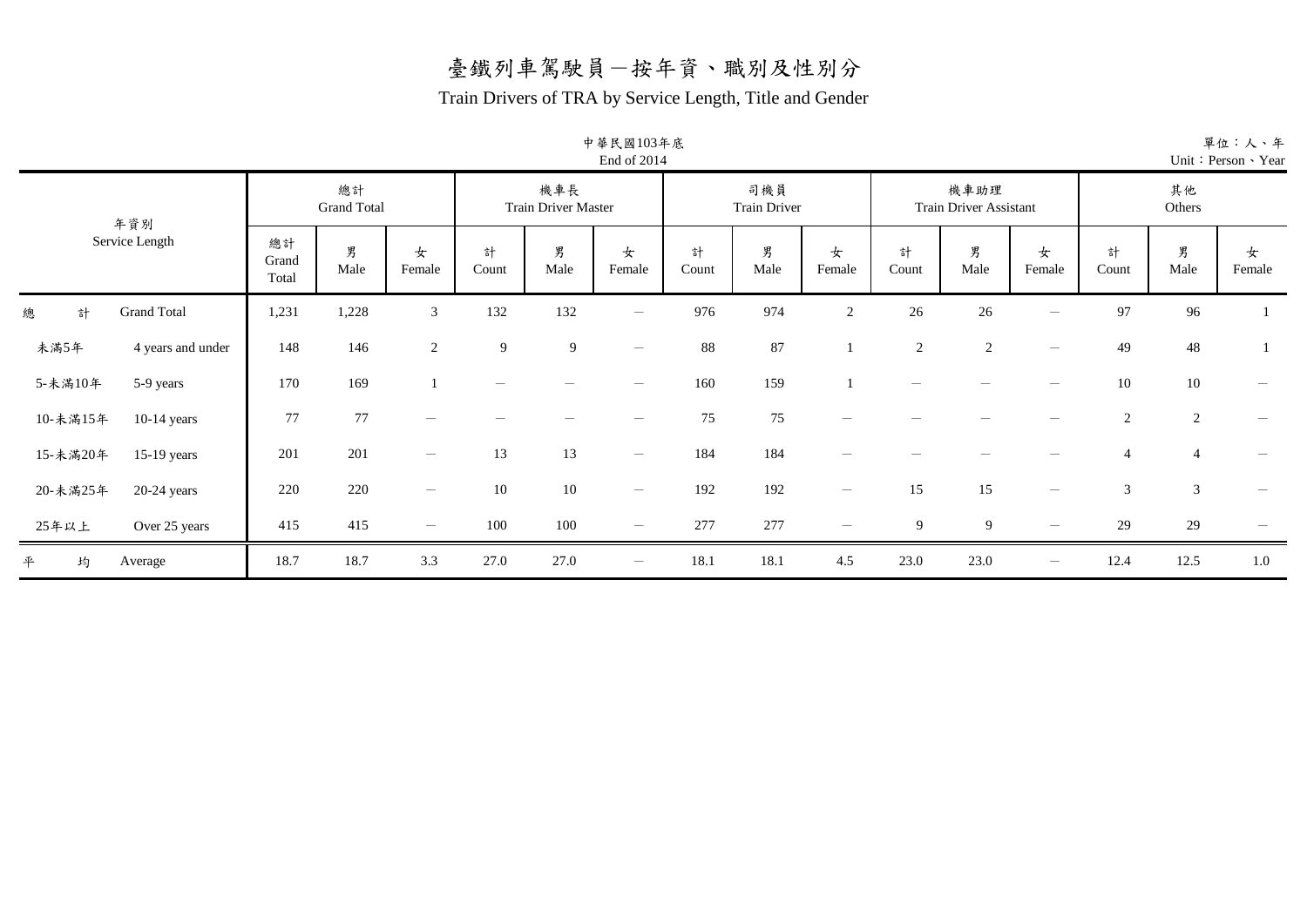#### Train Drivers of TRA by Service Length, Title and Gender

中華民國102年底

|                              | End of 2013          |                          |                                 |                 |                                   |                                 |            |                            |                                 |            |                                       |                                 |                |                | Unit: Person > Year      |
|------------------------------|----------------------|--------------------------|---------------------------------|-----------------|-----------------------------------|---------------------------------|------------|----------------------------|---------------------------------|------------|---------------------------------------|---------------------------------|----------------|----------------|--------------------------|
| 年資別                          |                      | 總計<br><b>Grand Total</b> |                                 |                 | 機車長<br><b>Train Driver Master</b> |                                 |            | 司機員<br><b>Train Driver</b> |                                 |            | 機車助理<br><b>Train Driver Assistant</b> |                                 |                | 其他<br>Others   |                          |
| Service Length               | 總計<br>Grand<br>Total | 男<br>Male                | 女<br>Female                     | 計<br>Count      | 男<br>Male                         | 女<br>Female                     | 計<br>Count | 男<br>Male                  | 女<br>Female                     | 計<br>Count | 男<br>Male                             | 女<br>Female                     | 計<br>Count     | 男<br>Male      | 女<br>Female              |
| 總<br><b>Grand Total</b><br>計 | 1,217                | 1,214                    | 3                               | 146             | 146                               | $\hspace{0.1mm}-\hspace{0.1mm}$ | 952        | 950                        | $\overline{2}$                  | 32         | 32                                    | $\hspace{0.1mm}-\hspace{0.1mm}$ | 87             | 86             |                          |
| 未滿5年<br>4 years and under    | 114                  | 112                      | 2                               | $8\phantom{.0}$ | 8                                 | $\hspace{0.1mm}-\hspace{0.1mm}$ | 71         | 69                         | 2                               |            |                                       |                                 | 35             | 35             | $\overline{\phantom{m}}$ |
| 5-未滿10年<br>5-9 years         | 104                  | 103                      |                                 |                 |                                   |                                 | 95         | 95                         |                                 |            |                                       |                                 | 9              | $\,8\,$        |                          |
| 10-未滿15年<br>$10-14$ years    | 118                  | 118                      |                                 |                 |                                   | $\overline{\phantom{m}}$        | 112        | 112                        |                                 |            |                                       |                                 | 5              | 5              | $\overline{\phantom{m}}$ |
| 15-未滿20年<br>$15-19$ years    | 154                  | 154                      | $\overline{\phantom{m}}$        | 11              | 11                                | $\overline{\phantom{a}}$        | 139        | 139                        |                                 |            |                                       |                                 | $\overline{4}$ | $\overline{4}$ |                          |
| 20-未滿25年<br>$20-24$ years    | 237                  | 237                      | $\overline{\phantom{m}}$        | 12              | 12                                | $\overline{\phantom{m}}$        | 200        | 200                        | $\hspace{0.1mm}-\hspace{0.1mm}$ | 20         | 20                                    | $\hspace{0.1mm}-\hspace{0.1mm}$ | 5              | 5              |                          |
| 25年以上<br>Over 25 years       | 490                  | 490                      | $\hspace{0.1mm}-\hspace{0.1mm}$ | 114             | 114                               | $\overline{\phantom{m}}$        | 335        | 335                        |                                 | 12         | $12\,$                                |                                 | 29             | 29             |                          |
| 平<br>均<br>Average            | 20.1                 | 20.1                     | 4.0                             | 27.5            | 27.5                              | $\overline{\phantom{m}}$        | 19.3       | 19.3                       | 3.5                             | 24.4       | 24.4                                  | $\hspace{0.1mm}-\hspace{0.1mm}$ | 14.5           | 14.6           | 5.0                      |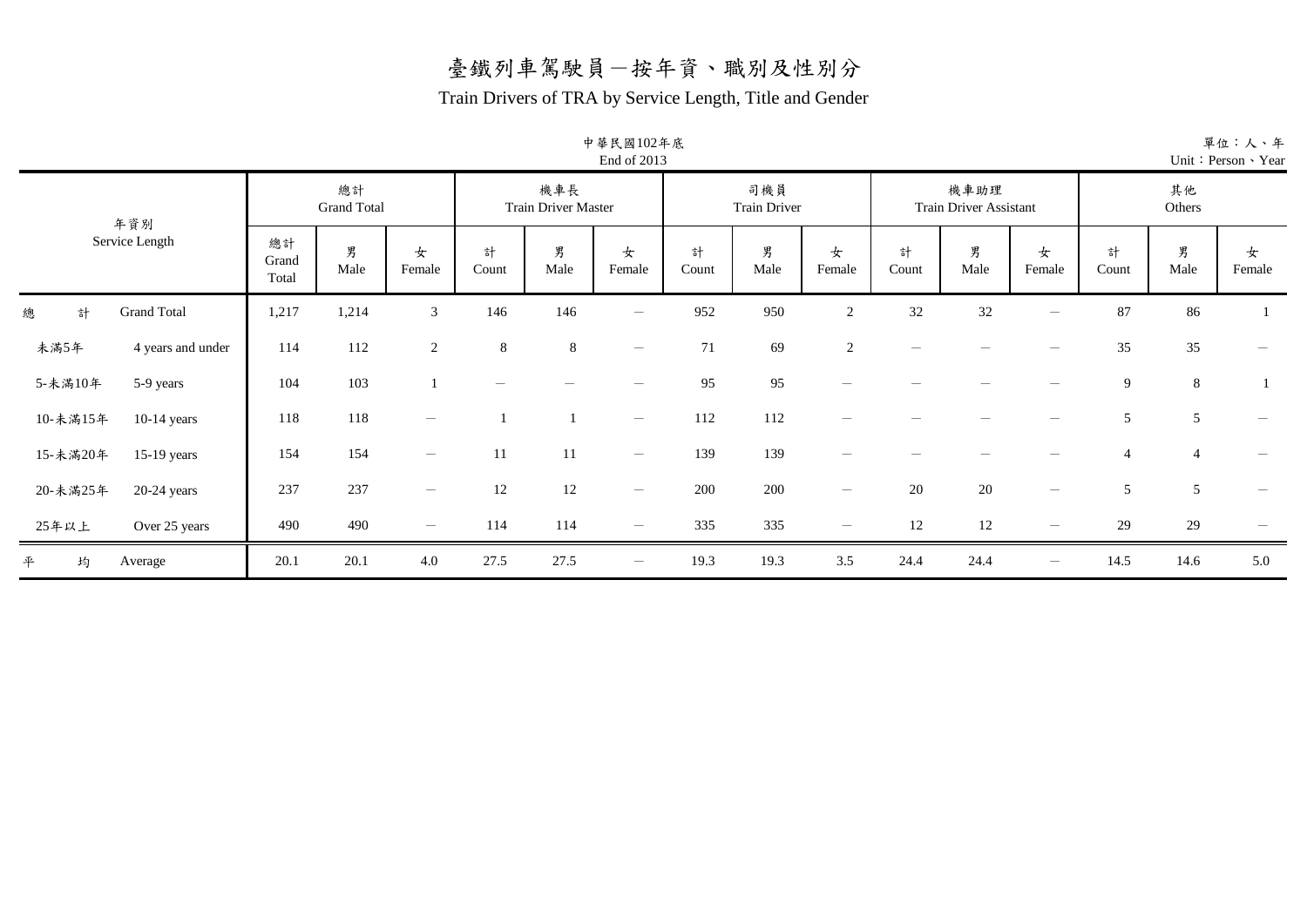#### Train Drivers of TRA by Service Length, Title and Gender

中華民國101年底

|                              |                          |           |                          |                                   |           | End of 2012                     |                            |           |                                 |                                       |           |                                 |              |            | Unit: Person · Ye |  |
|------------------------------|--------------------------|-----------|--------------------------|-----------------------------------|-----------|---------------------------------|----------------------------|-----------|---------------------------------|---------------------------------------|-----------|---------------------------------|--------------|------------|-------------------|--|
| 年資別<br>Service Length        | 總計<br><b>Grand Total</b> |           |                          | 機車長<br><b>Train Driver Master</b> |           |                                 | 司機員<br><b>Train Driver</b> |           |                                 | 機車助理<br><b>Train Driver Assistant</b> |           |                                 | 其他<br>Others |            |                   |  |
|                              | 總計<br>Grand<br>Total     | 男<br>Male | 女<br>Female              | 計<br>Count                        | 男<br>Male | 女<br>Female                     | 計<br>Count                 | 男<br>Male | 女<br>Female                     | 計<br>Count                            | 男<br>Male | 女<br>Female                     | 計<br>Count   | 男<br>Male  | 女<br>Female       |  |
| 總<br><b>Grand Total</b><br>計 | 1,244                    | 1,241     | $\mathfrak{Z}$           | 143                               | 143       | $\hspace{0.1mm}-\hspace{0.1mm}$ | 947                        | 947       | $\overline{\phantom{m}}$        | 43                                    | 43        | $\overline{\phantom{m}}$        | 111          | 108        | $\mathfrak{Z}$    |  |
| 未滿5年<br>4 years and under    | 161                      | 158       | $\mathfrak{Z}$           |                                   |           |                                 | 113                        | 113       | $\overline{\phantom{a}}$        |                                       |           | $\overline{\phantom{m}}$        | 47           | 44         | $\mathfrak{Z}$    |  |
| 5-未滿10年<br>5-9 years         | 48                       | 48        |                          |                                   |           |                                 | 43                         | 43        |                                 |                                       |           |                                 | 5            | $\sqrt{5}$ |                   |  |
| 10-未滿15年<br>$10-14$ years    | 110                      | 110       | $\overline{\phantom{m}}$ |                                   |           | $\hspace{0.1mm}-\hspace{0.1mm}$ | 98                         | 98        | $\hspace{0.1mm}-\hspace{0.1mm}$ |                                       |           | $\hspace{0.1mm}-\hspace{0.1mm}$ | 11           | 11         |                   |  |
| 15-未滿20年<br>15-19 years      | 191                      | 191       | $\overline{\phantom{a}}$ | 10                                | 10        | $\hspace{0.1mm}-\hspace{0.1mm}$ | 155                        | 155       | $\overline{\phantom{m}}$        | 17                                    | 17        | $\overline{\phantom{m}}$        | 9            | 9          |                   |  |
| 20-未滿25年<br>20-24 years      | 303                      | 303       | $\overline{\phantom{m}}$ | 21                                | $21\,$    | $\hspace{0.1mm}-\hspace{0.1mm}$ | 256                        | 256       | $\hspace{0.1mm}-\hspace{0.1mm}$ | 13                                    | 13        | $\overline{\phantom{a}}$        | 13           | 13         |                   |  |
| 25年以上<br>Over 25 years       | 431                      | 431       | $\qquad \qquad -$        | 111                               | 111       | $\hspace{0.1mm}-\hspace{0.1mm}$ | 282                        | 282       | $\hspace{0.1mm}-\hspace{0.1mm}$ | 12                                    | 12        | $\overline{\phantom{m}}$        | 26           | 26         |                   |  |
| 平<br>均<br>Average            | 20.4                     | 20.4      | 3.0                      | 28.9                              | 28.9      | $\hspace{0.1mm}-\hspace{0.1mm}$ | 19.8                       | 19.8      | $\overline{\phantom{m}}$        | 22.5                                  | 22.5      | $\overline{\phantom{m}}$        | 13.8         | 14.1       | 3.0               |  |

單位:人、年 ear